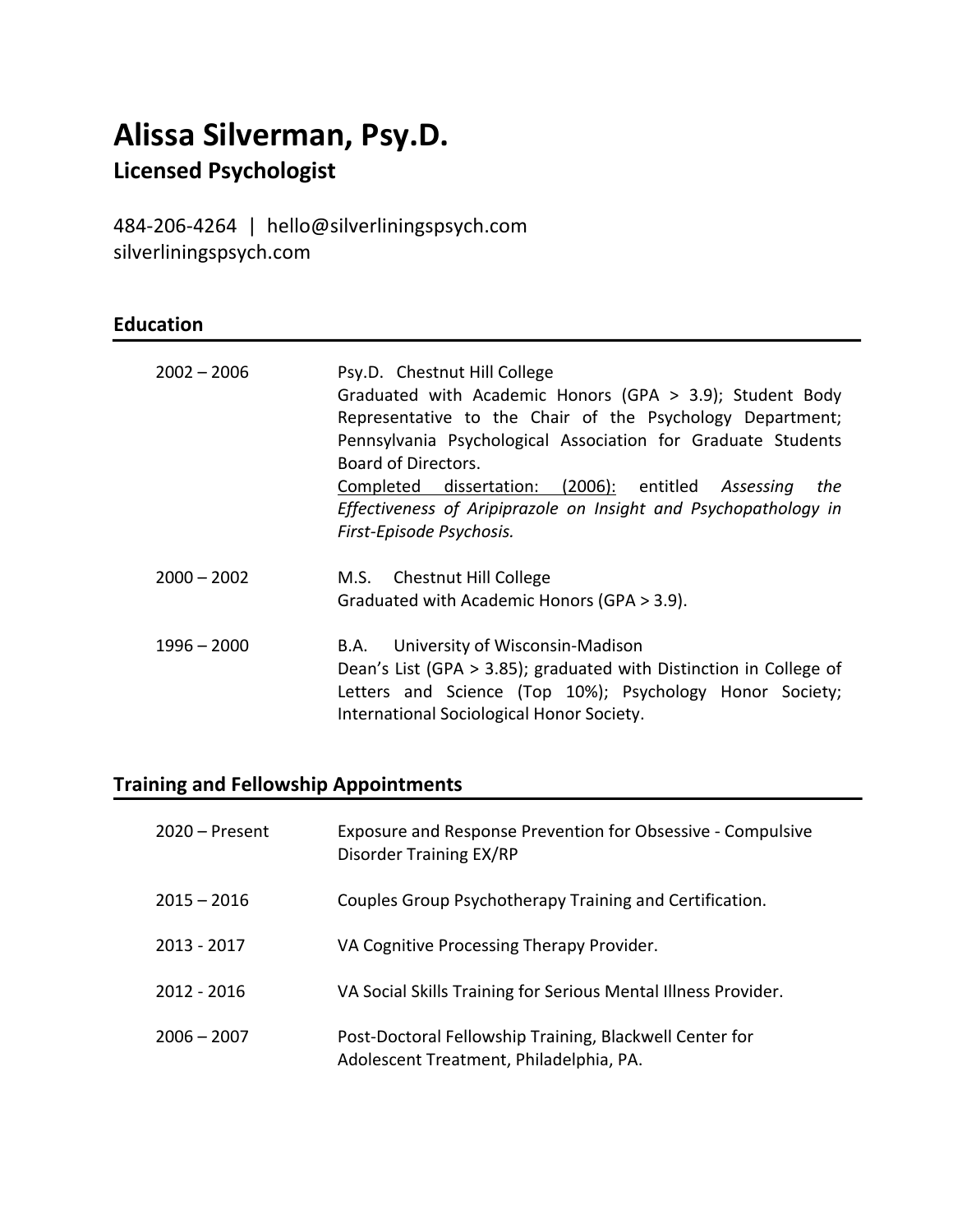# **Additional Clinical Experience**

| $2020$ – Present | Exposure and Response Prevention for Obsessive - Compulsive<br>Disorder Training (EX/RP)                                                                                                                                                                                      |
|------------------|-------------------------------------------------------------------------------------------------------------------------------------------------------------------------------------------------------------------------------------------------------------------------------|
| 2016 - Present   | Certified Group Psychotherapist.                                                                                                                                                                                                                                              |
| $2013 -$ Present | Private Practice of Dr. Alissa Silverman, Psy.D., Silver Linings Psych,<br>LLC, Walnut Street, Philadelphia, PA.                                                                                                                                                              |
| $2007 - 2012$    | Psychotherapy Practice<br>City<br>Addiction<br>Center<br>Group<br>$\sim$ $-$<br>psychotherapy co-facilitator with individuals suffering from<br>addictions, depression, panic attacks, and post-traumatic stress<br>disorder.                                                 |
| $2008 - 2009$    | Hugh S. Smith, Ph.D. and Associates P.C., Lancaster, PA;<br>Completed Comprehensive Biopsychosocial Evaluations and<br>Reviews (CBE's & CBR's) for children and adolescents, supervisor of<br>Behavioral Specialist Consultants (BSCs), and other clinician's<br>evaluations. |
| $2007 - 2008$    | Clinical Director, Blackwell Center for Adolescent Treatment,<br>Philadelphia, PA.                                                                                                                                                                                            |
| $2007 - 2007$    | Assistant Clinical Director, Blackwell Center for Adolescent<br>Treatment, Philadelphia, PA.                                                                                                                                                                                  |
| $2005 - 2006$    | New Jersey Department of Corrections, Special Treatment Unit,<br>Kearny, NJ, Group Psychotherapist for inpatient, sex offender<br>treatment program.                                                                                                                          |
| $2005 - 2006$    | Rutgers Camden Counseling Center, Primary Clinician,<br>Camden, NJ.                                                                                                                                                                                                           |
| $2005 - 2006$    | Pre-Doctoral Internship, Ancora Psychiatric Hospital,<br>Hammonton, NJ.                                                                                                                                                                                                       |
| $2003 - 2006$    | Friends Hospital, Philadelphia, PA; Group and Individual Therapist,<br>Emergency Room Clinician, and Researcher.                                                                                                                                                              |
| $2002 - 2003$    | Private Practice of Jane Iannuzzelli, M.Ed, M.A., Media, PA;<br>Conducted Psychological Testing for the purposes of Custody<br>Evaluations.                                                                                                                                   |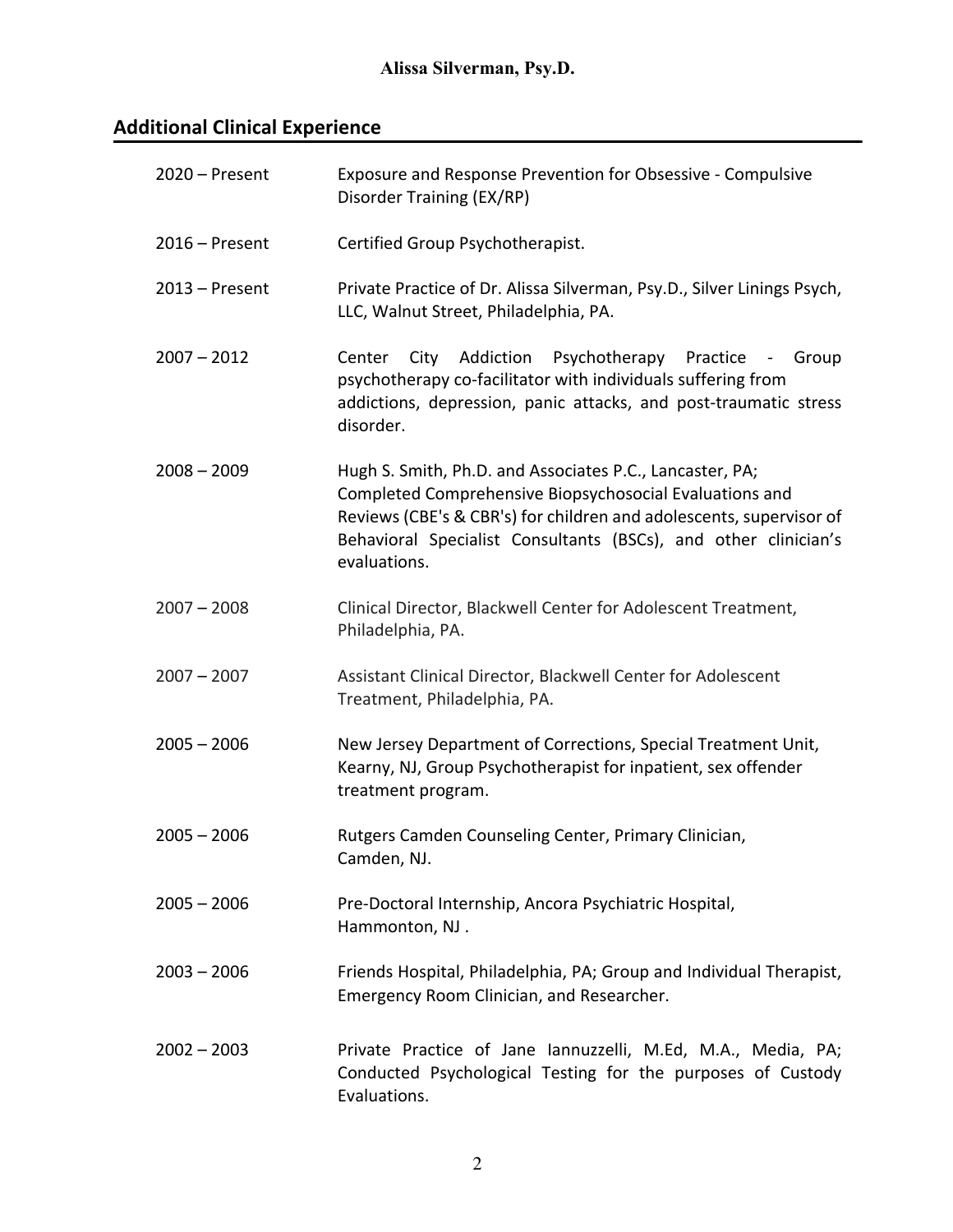2001 – 2002 Philadelphia Consultation Center, Philadelphia, PA; Therapist.

# **Faculty Appointments**

| $2019 -$ Present | Clinical Assistant Professor of Psychiatry,<br>University of Pennsylvania School of Medicine. |
|------------------|-----------------------------------------------------------------------------------------------|
| $2009 - 2018$    | Clinical Associate of Psychiatry, University of Pennsylvania School<br>of Medicine.           |

### **Hospital and Administrative Appointments**

| $2017 -$ Present | Member, Psychology Hiring Board, Corporal Michael J. Crescenz<br>VA Medical Center.                                                              |
|------------------|--------------------------------------------------------------------------------------------------------------------------------------------------|
| $2010 -$ Present | Director, Psychology Practicum, Corporal Michael J. Crescenz VA<br>Medical Center.                                                               |
| $2014 -$ Present | Supervising Psychologist for staff psychologists, Corporal Michael<br>J. Crescenz VA Medical Center.                                             |
| $2014 -$ Present | Lead Psychologist, Inpatient Psychiatry, Corporal Michael J.<br>Crescenz VA Medical Center.                                                      |
| $2013 - 2018$    | Member, Hospital Professional Standards Board, Corporal Michael<br>J. Crescenz VA Medical Center.                                                |
| $2012 - 2020$    | Member, Psychology Department Professional Standards Board,<br>Corporal Michael J. Crescenz VA Medical Center.                                   |
| $2012 - 2014$    | Local Recovery Coordinator for Corporal Michael J. Crescenz VA<br><b>Medical Center.</b>                                                         |
| $2010 -$ Present | Committee Member (for training and selection), Pre-Doctoral<br>Psychology Internship Program, Corporal Michael J. Crescenz VA<br>Medical Center. |
| $2010 -$ Present | Member of Psychology Internship Training Committee, Corporal<br>Michael J. Crescenz VA Medical Center.                                           |
| $2009 -$ Present | Clinical Supervisor, Psychology Masters/Doctoral Level Students,                                                                                 |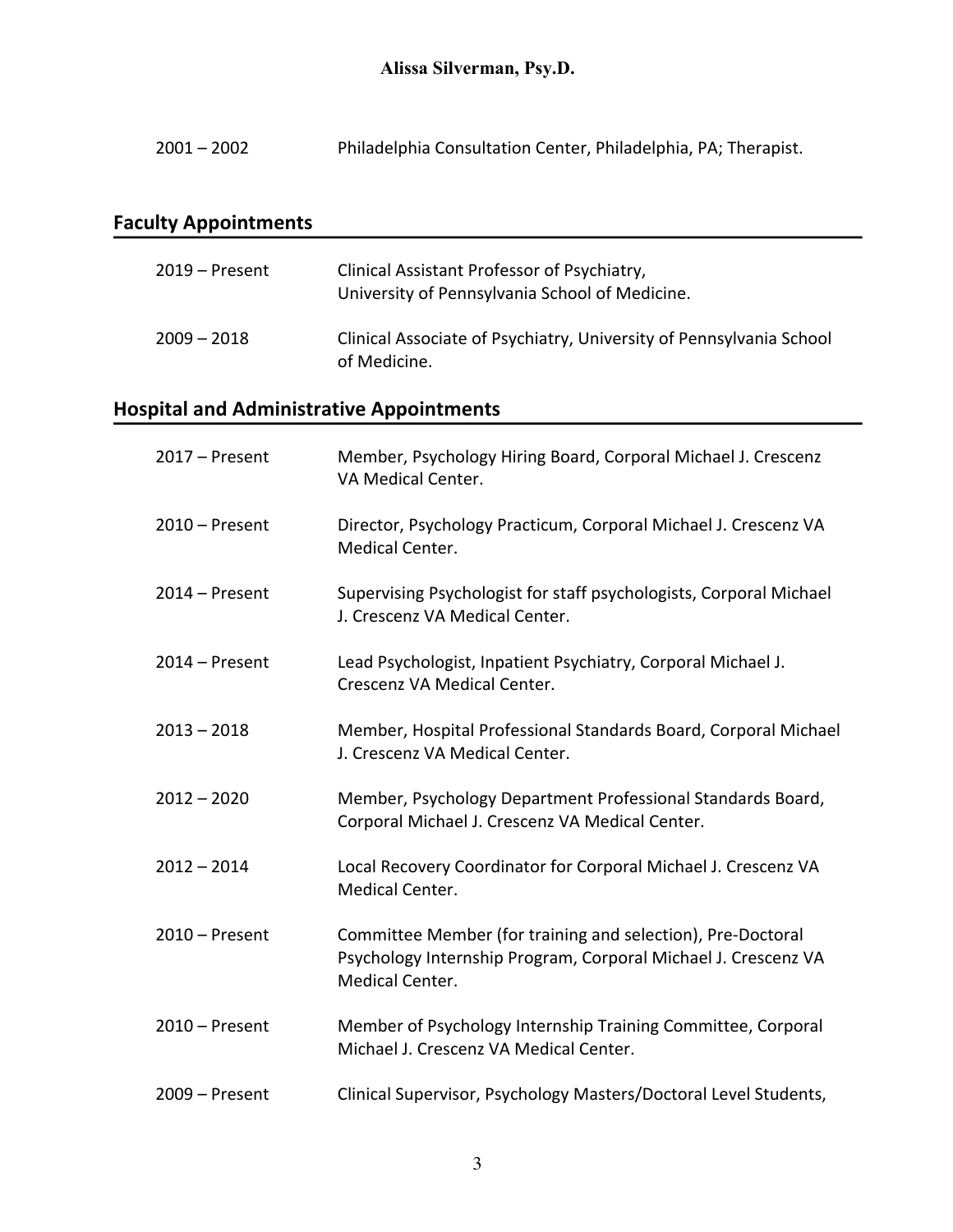#### **Alissa Silverman, Psy.D.**

Corporal Michael J. Crescenz VA Medical Center.

2009 – Present Clinical Educator, Psychiatry PGYI & II Residents at the University of Pennsylvania School of Medicine, Corporal Michael J. Crescenz VA Medical Center. 2008 – 2014 Clinical Psychologist, Inpatient Psychiatry, Corporal Michael J. Crescenz VA Medical Center.

#### **Licensure**

| $2020 -$ Present | Authority to Practice Interjurisdictional Telepsychology (APIT)<br>(Pending Approval) |
|------------------|---------------------------------------------------------------------------------------|
| $2020 -$ Present | Colorado, Active (License # PSY.005293)                                               |
| $2007 -$ Present | Pennsylvania, Active (License # PSO16302)                                             |

#### **Awards, Honors, and Membership in Honorary Societies**

| 2011 | Dean's Award for Excellence in Medical Student Teaching by an |
|------|---------------------------------------------------------------|
|      | Allied Health Professional.                                   |

*See Education for more*

#### **Membership in Professional and Scientific Societies**

#### **National Societies**

Ī

| $2016$ – Present | American Group Psychotherapy Association |
|------------------|------------------------------------------|
| $2016$ – Present | American Psychological Association       |

#### **Major Teaching and Clinical Responsibilities at the University of Pennsylvania**

2020 - Present Educator in a Group Supervision format around challenging clinical matters including but not limited to acute short-term psychotherapy, building rapport, and boundaries) for PGY I & II University of Pennsylvania Residents.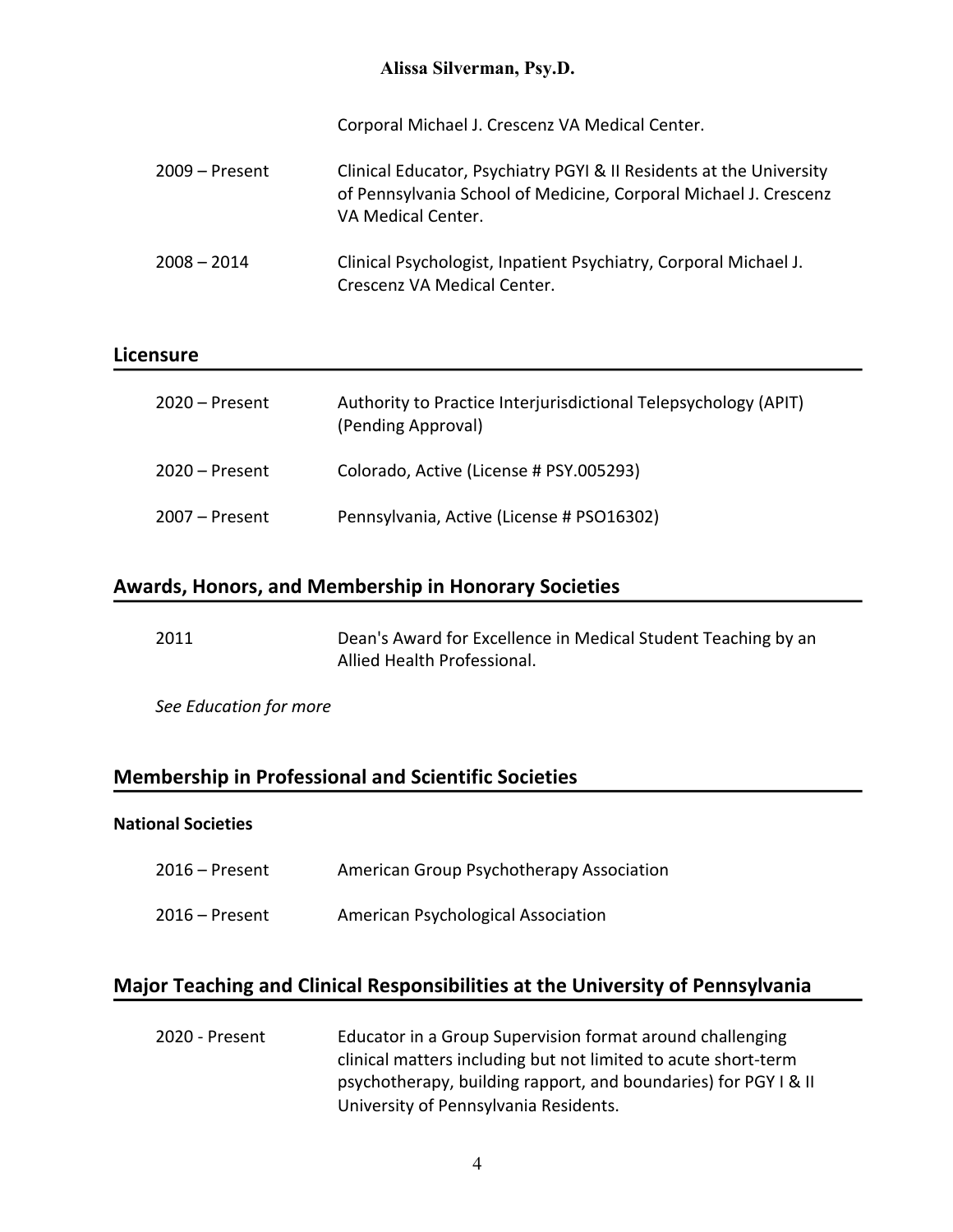| $2018 - 2020$    | Sole coordinator of the weekly didactic case conference series at<br>the CMCVAMC for the University of Pennsylvania PGY I & II<br>Residents and Medical Students on inpatient psychiatry. |
|------------------|-------------------------------------------------------------------------------------------------------------------------------------------------------------------------------------------|
| $2011 - 2014$    | Group leader in the Substance Abuse and Mental Status portions<br>of the pre-clinical medical student curriculum for the University of<br>Pennsylvania medical students.                  |
| $2012 - 2016$    | Lecturer for annual spring training on serious mental illness and<br>group psychotherapy for psychology master and doctoral<br>students.                                                  |
| $2009 -$ Present | Group Psychotherapy Didactic Training for the University of<br>Pennsylvania PGY I & II Residents and Medical Students.                                                                    |
| $2009 -$ Present | Supervisor for Psychology Masters & Doctoral level students.                                                                                                                              |
| $2009 -$ Present | Educator for Group Psychotherapy and other clinically related<br>matters for PGY I & II University of Pennsylvania Residents and<br><b>Medical Students.</b>                              |

#### **Lecture by Invitation**

| 2006 | April 2006, presented and provided training for Assessing the<br>Effectiveness of Aripiprazole on Insight and Psychopathology in<br>First-Episode Psychosis to the psychology department staff at<br>Ancora Psychiatric Hospital. |
|------|-----------------------------------------------------------------------------------------------------------------------------------------------------------------------------------------------------------------------------------|
| 2005 | June 2005, presented dissertation data Assessing the Effectiveness<br>of Aripiprazole on Insight and Psychopathology in First-Episode<br>Psychosis, at a conference held by Dr. Aaron Beck located in<br>Philadelphia, PA.        |

#### **Poster Presentations**

2007 August 2007, poster presented entitled *Contingency Management of Attention Among Cognitively Impaired, Psychiatric Inpatients.* This poster was presented at the American Psychological Association conference in San Francisco, CA. Silverman, A., Jessani, M, and Josiassen, R.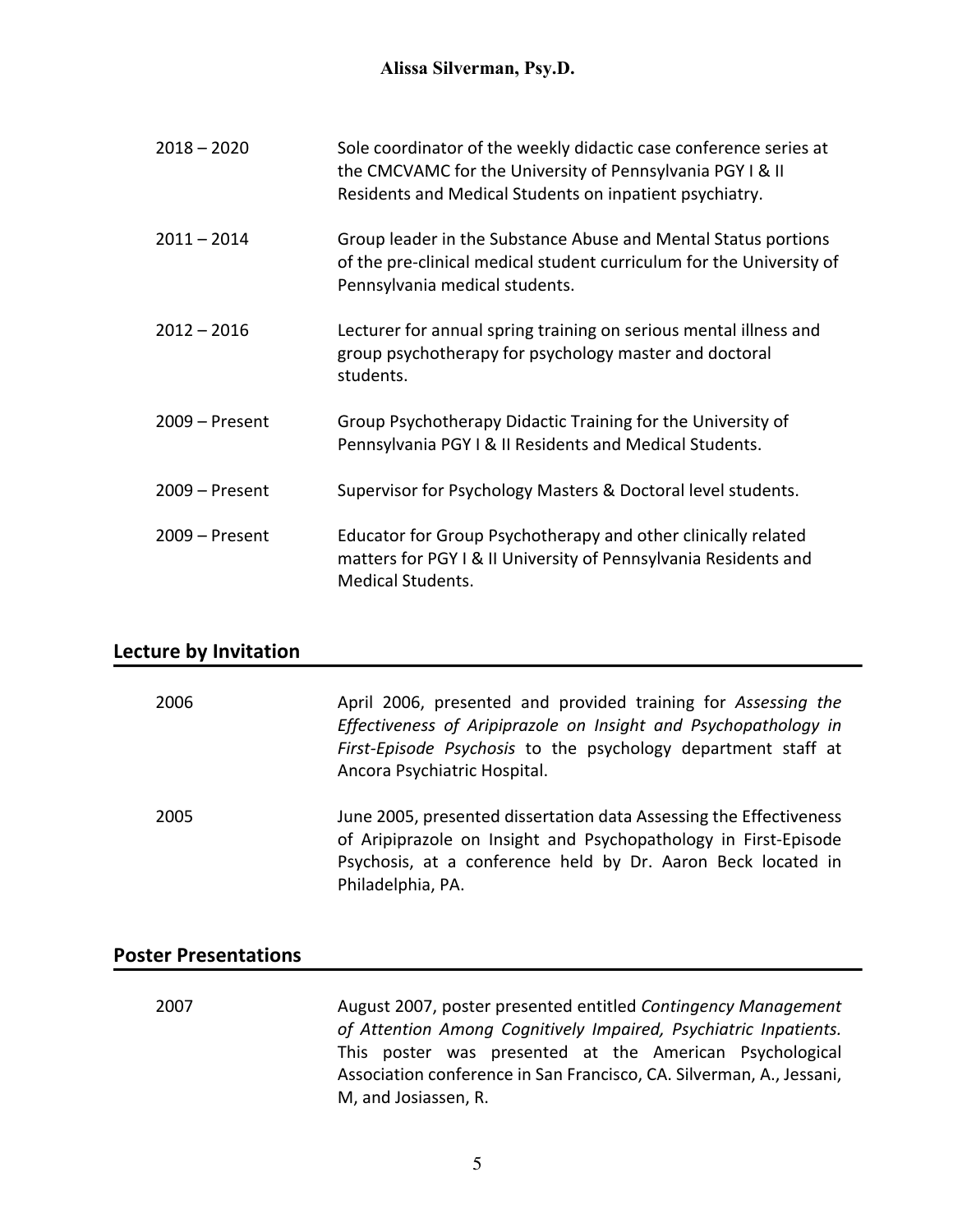### **Alissa Silverman, Psy.D.**

| 2005 | June 2005, poster presented entitled Switching to Aripiprazole for<br>Partial Responders to Olanzapine. This poster was presented at the<br>New Clinical Drug Evaluation Unit conference, sponsored by the<br>National Institute of Mental Health, in Boca Raton, Florida.<br>Silverman, A., Falcanero, L, and Josiassen, R.                                                                                      |
|------|-------------------------------------------------------------------------------------------------------------------------------------------------------------------------------------------------------------------------------------------------------------------------------------------------------------------------------------------------------------------------------------------------------------------|
| 2005 | April 2005, presented poster presentations entitled Exploring the<br>Heterogeneity of Schizophrenia Early in the Course of Illness and<br>Neurocognitive Improvement with Normalization of Serum Sodium<br>in Patients with Chronic Hyponatremia. These posters were<br>presented at the International Congress on Schizophrenia Research<br>in Savannah, Georgia. Silverman, A., Falcanero, L, and Josiassen, R. |
| 2000 | April 2000, the paper, "The McGill Pain Questionnaire Abridged:<br>Validation in a Clinical Sample," by Fernandez, E., Silverman, A.,<br>Kaplan, S., Wright, K., was accepted to and presented at the Society<br>of Behavioral Medicine Conference in Nashville, TN.                                                                                                                                              |

# **Research Experience**

| $2003 - 2005$ | Research Associate, Arthur P. Noyes Research Foundation,<br>Norristown State Hospital, Norristown, PA. Clinical Coordinator for<br>four (4) studies involving the treatment of schizophrenia, other<br>psychotic disorders, and bipolar illness. |
|---------------|--------------------------------------------------------------------------------------------------------------------------------------------------------------------------------------------------------------------------------------------------|
| $1999 - 2000$ | Research Assistant for Joseph Newman Ph.D., Professor of<br>Psychology, University of Wisconsin, Madison, WI; Focus -<br>Psychopathology and Anxiety.                                                                                            |
| 1999          | Research Assistant for Ephrem Fernandez Ph.D., Associate<br>Professor of Psychology, Southern Methodist University, Dallas, TX;<br>Focus – Emotional Suffering in Chronic Pain and the Management<br>of Chronic Pain.                            |
| $1998 - 1999$ | Research Assistant for Sumie Okazaki Ph.D., Assistant Professor of<br>Psychology, University of Wisconsin, Madison, WI; Focus – The Role<br>of Culture and Ethnicity in Emotion, Personality, and<br>Psychopathology.                            |